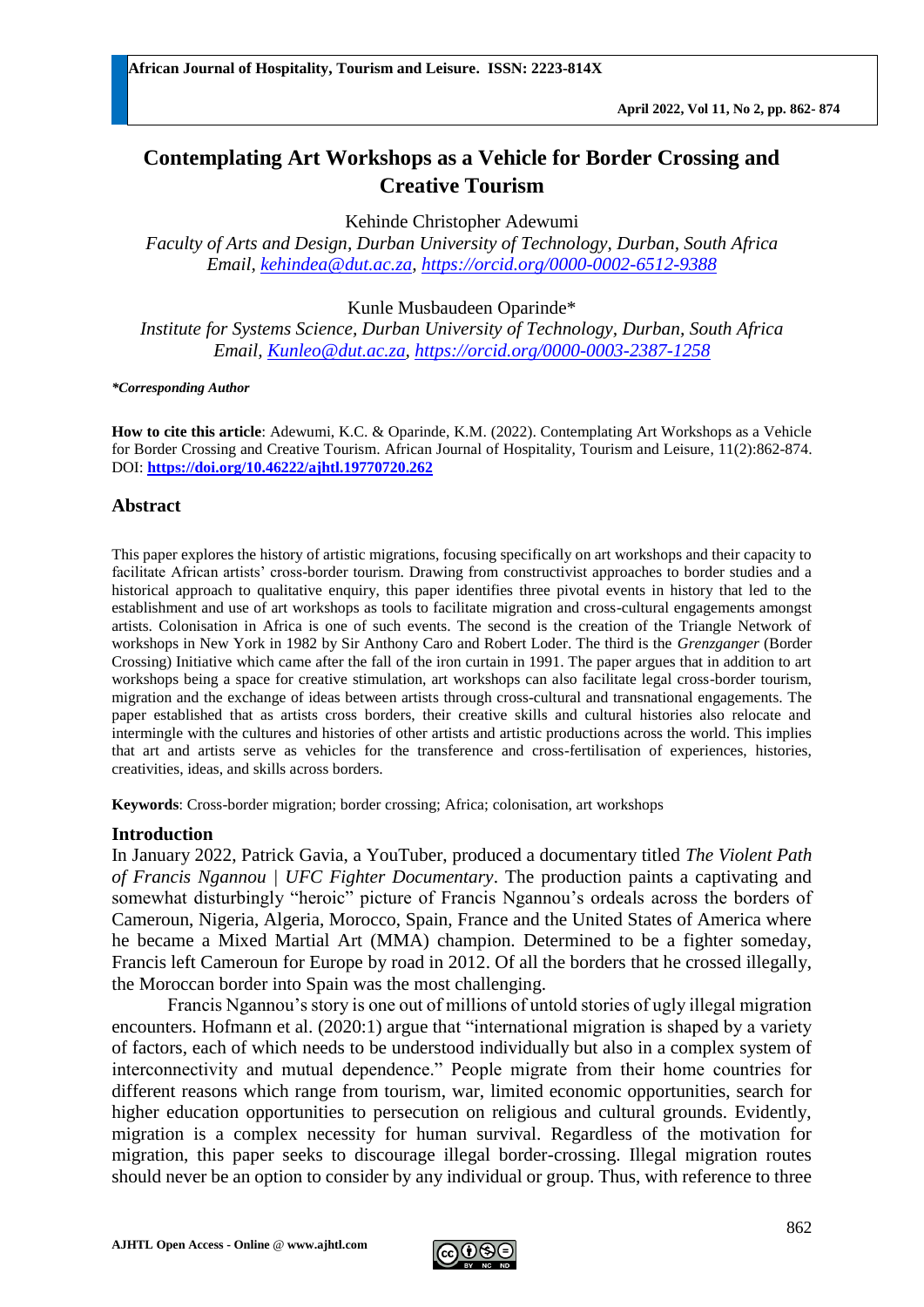

historical accounts, the paper conceptualizes art workshops as a legal means for African artists' tourism and migration across borders.

This paper looks at the history of artistic migrations, focusing specifically on art workshops and their capacity to facilitate legal border-crossing for artists. In the context of this paper, the term "art workshop" does not refer to the space in which an artist produces his/her work. Rather, it connotes a collaborative and interactive platform, on which artists come together as peers, regardless of age, gender, social status and professional qualifications, to share ideas and (or) produce art for a specified period. Forster and Kasfir (2013:1) see workshops as "any group of artisans, large or small, who not only share a workspace but, in most cases, also draw on it as a stable framework of communication and learning governed by the acknowledged expertise of one or more senior members of the group." Although the authors' definition of workshops carries some colonial undertones, they conceptualise a workshop as a group or a gathering of people as opposed to a physical workspace where artists gather. Consequently, art workshops can be seen as an organised gathering of artists and stakeholders in the creative industries for a certain period of time, for art's sake.

In literature, discourses about art workshops in Africa have almost always been about their potential to stimulate creative activities and facilitate artistic engagements (Kasfir & Forster, 2013; Savage, 2014). Studies on art workshops like Elebute and Shagaya (2016), Hassan (1995) and Ijisakin (2019) have their focus on issues such as tracing the historical evolution of African art and its transmutation into modernism; art education, as well as an appreciation of African indigenous creativity and aesthetics. Authors such as North (2009) touched on art and cross-border exchanges. However, North's focus is on the creative and cultural exchanges between Europe and Asia. Therefore, there is an observed gap in literature, in the specific recognition and conceptualization of art workshops as a viable legal option for physical tourism and migration for artists in Africa. Aligning with Thomas Nail's (2016) Theory of Borders*,* the constructivist approach to border studies, as well as a historical approach to qualitative enquiry, this paper identifies three pivotal events in history that led to the establishment and use of art workshops as tools to facilitate different dimensions of migration and engagements amongst artists across cultures. Colonization in Africa is one of such events. The second event is the creation of the Triangle Network of workshops in New York in 1982 by Sir Anthony Caro and Robert Loder. The third event is the *Grenzganger* (Border Crossing) Initiative which came after the fall of the iron curtain in 1991.

## **The theory of borders**

Although borders have caused tension between countries, especially in the context of transnational migration, they remain essential as markers of territorial sovereignty. Perhaps to understand how essential borders are, one might need to imagine a world without borders. To imagine this kind of world is to picture a situation where there are no boundaries to human flow and political jurisdictions. Essentially, the sovereignty of independent states will cease to exist, ultimately leading to a one-world government, which also has its peculiar complexities. So, borders are agents for physical, economic and political separation.

For the sake of human sustenance, border-crossing is almost as important as the border itself. This inevitability of human movement within and across borders is what Thomas Nail recognizes as kinopolitics in his Theory of Borders. "Kinopolitics", Nail (2016) explains, "is the theory and analysis of social motion: the politics of movement…Societies are always in motion: directing people and objects; reproducing their social conditions (periodicity); and striving to expand their territorial, political, juridical, and economic power through diverse forms of expulsion." Nail explains further that to unpack the dynamics of social motion, there are three essential concepts to consider, which are flow, junction and circulation. For the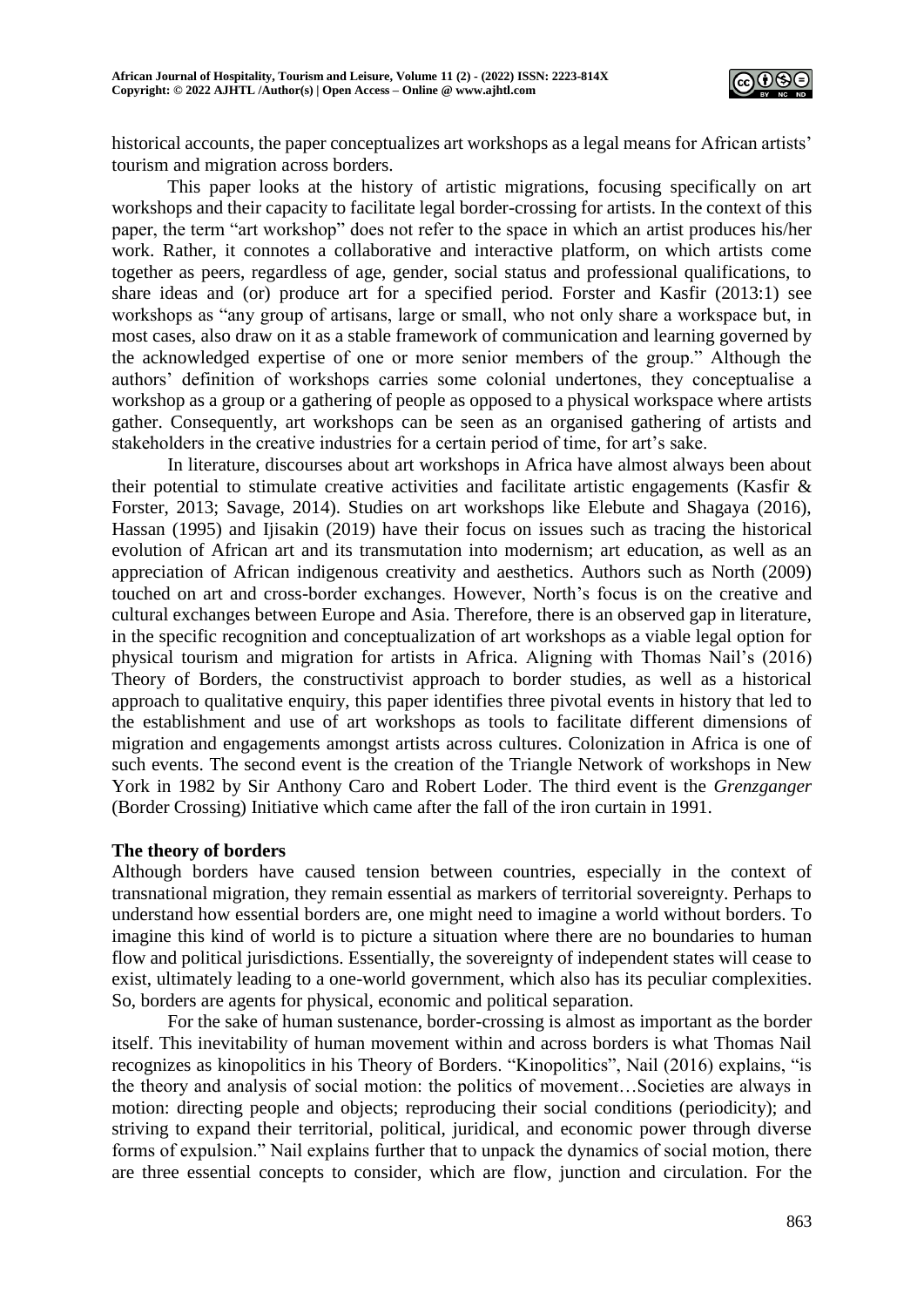

purpose of this paper, I appropriate the 'flow' concept which Nail (2016:26) articulates thus: "Flows…are not controlled by blocking or stopping them, but rather by redirecting or slowing them down. The effects of border walls, for example, are not as much about keeping people excluded or included as they are about redirecting movements and changing the speed and conditions of crossing…The control of flows is a question of flexible adaptation and the modulation of limits. Accordingly, the politics of movement is first and foremost defined by the analysis of continuous movement, changes in speed, and the redirection of flows."

Similar to the flow concept, workshops do not block or stop the movement of artists across borders, instead, they adapt to the diverse border crossing policies of different sovereign territories offering artists opportunities to legally cross borders. Thus, art workshops control and redirect the flow of artists across borders through the flexible adaptation to and the modulation of territorial limits. However, there is a limitation to Nail's framework within the context of this paper. This is because Nail's kinopolitics and the flow concept only focus on the movement of individuals within and across physical border structures such as fences, walls, cells and checkpoints. In recognition of such limitations, Nail (2016:10) argues that "there can hardly be one grand theory that would be valid for all borders. Such a theory is not problematic because the borders are unique but rather because of the complexity of borders and bordering."

To account for the other forms of border-crossing involved in art workshops, the paper also appropriates an admixture of frameworks. On one hand, the paper aligns with the flow concept, which offers explanations for the physical cross-border movements of artists. On the other hand, it leans towards the constructivist strand of border studies which looks beyond the physical structures of borders such as fences, walls, rivers, and cells. Sendhardt (2013:26) states that the constructivist perspective "understands borders as dynamic cultural processes…In other words, this strand of theory no longer views borders as something given or natural. Borders are always subject to political contestation and change…Borders are understood as manifestations of social practices and discourses that may be simultaneous and overlapping."

In this approach, borders are not thought of in the physical sense alone. To construct ideas and understandings on borders and bordering, it is required that we look beyond physical structures of demarcation to the metaphorical, cultural, and historical constellations of barriers, demarcations and separations. Becker (2017:17) opened her seminal paper *Speaking to the Wall* with two quotations by Donald Trump and Victor Konrad. The quotations summarise the physical and the constructivist understandings of borders. While Trump referred to physical borders which he planned to erect to separate the US territory from Mexico's geographical limits, Konrad considers borders and their implications in a metaphorical sense, which is succinctly constructivist. Constructivist scholars such as Novak (2017:850) regard borders as "historically contingent and multi-dimensional human fabrications, which appear, disappear and differently materialise depending on the place-specific experiences and engagements of those living near, or crossing, them." There is an inferred flexibility to borders in this approach, which fundamentally contradicts the main attribute of physical borders, namely their rigidity, tangibility as well as realism.

To further establish the intangibility of constructivist ideas on borders, Novak (2017:850) sees borders as an unending process, which is fluid and "constructed in everyday life by a variety of social agents". Fundamentally, the constructivists identify borders as the relationship between places and people and everything that happens in-between. When people and places are mentioned, contextuality is often referenced. The constructivist approach to borders and bordering relies on the contextual manifestations and consequences of bordering. To speak of the context of borders and border crossing is to consider history, culture, experience, socio-political actors, identities, metaphors, and the cogent intangibilities that construct the borders, the migrant, and the basic cause and effect of the act of crossing borders.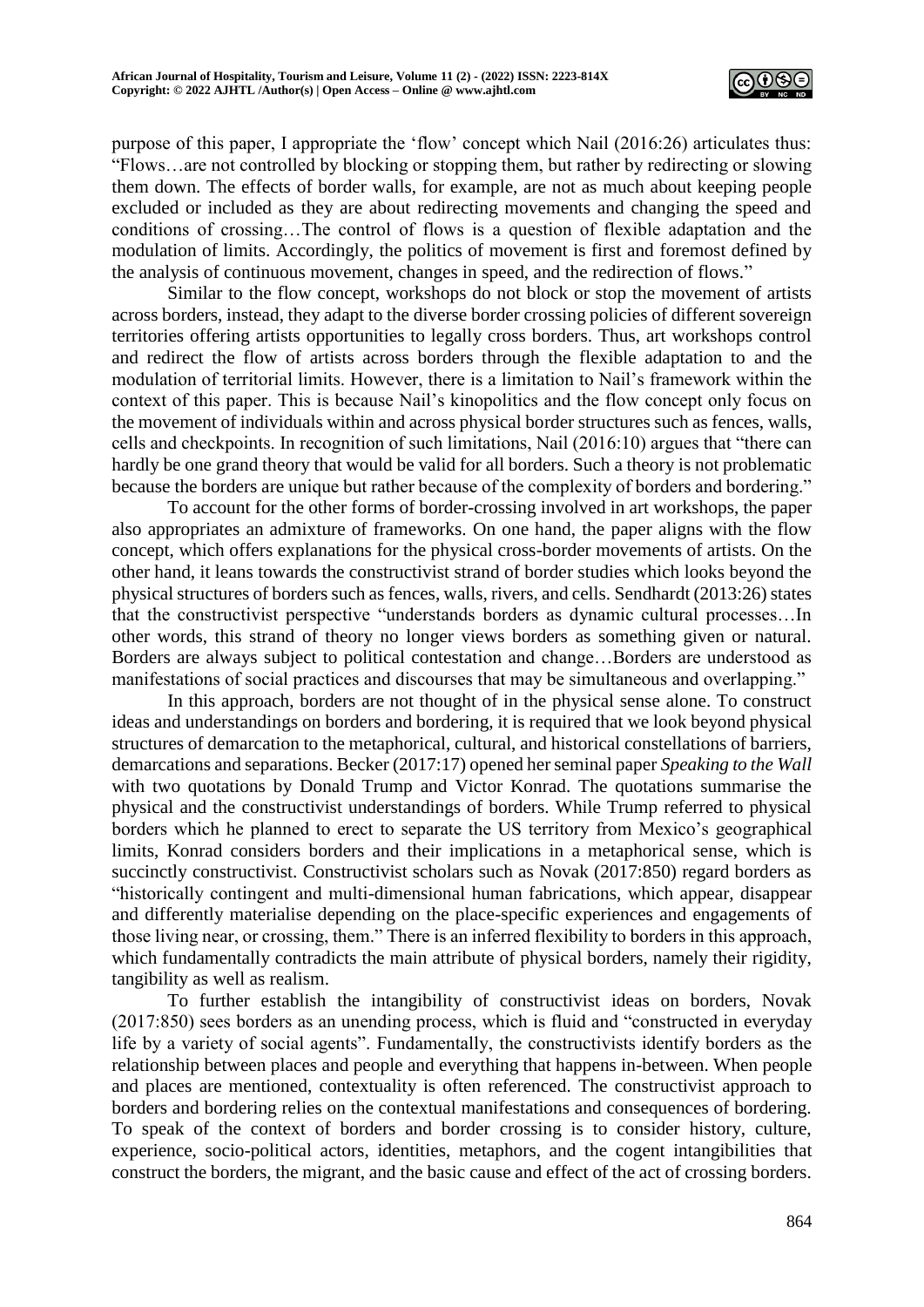

Progressing from the territorial nature of physical borders, and in line with the constructivist approach, the paper identifies other non-physical borders such as creative borders, language borders, and cultural borders, that surround the artists as individuals and as active participants in art workshop processes. The paper also examines the artist's flow across the multidimensional borders identified in the workshop space.

## **Art workshops and colonialism in Africa**

Before the colonial era, artists' guilds and traditional artisans' workshops already existed in Africa. Such workshops range from the early historic potter workshop of the ancient cultures in the Nile valley to the Senufo traditional sculptors' group in Northern Côte d'Ivoire, and the *Igbesawan* guilds of bronze casters and wood carvers, in the Benin Kingdom. This crop of workshops was operated as a corporative group, comprising people of certain skills. Workshops during this period mainly thrived on the transfer of knowledge and skills from a master figure to a novice, usually children of the members, through an apprenticeship system (Adewumi, 2019). As a result, certain families and clans were known for specific creative skills such as carving, blacksmithing, weaving, and leatherwork, just to mention a few. Emeji (2001:102) concurs that "through the apprenticeship system traditional artists, designers, craftsmen, etc. were introduced to art instruction very early in life, as art also served as a family trade…Sometimes, art practice at the community level seemed to be a 'special' gift from God to some families. This talent was passed on from parent to child, one generation to another."

Adepegba (2007:24) explains further that "often, a son of a carver learns carving, just the same way it is done in other professions like blacksmithing and carpentry. That is why a particular profession is said to be a family profession as it is passed down through apprenticeship." The Fakeye family, known as a family of carvers in the Southwestern region of Nigeria, is a typical example in this case. Although the precolonial workshops thrived uninterruptedly in the production of art and artists in Africa, they were, however, not considered as probable means for border crossing and migration. This was mainly because the precolonial aim of artistic production in Africa was to facilitate social, cultural, political and religious necessities within indigenous communities. There were significantly few factors that would have motivated cross-border migration at the time. All forms of artistic productions mattered, but they mattered most to their community of production. Thus, the indigenous arts of Africa and the artists did not need to cross borders because most artistic needs of Indigenous African communities were met by the artists within such communities.

This remained the case until the advent of colonialism. The colonial incursion into African borders and its resultant interruption of the dominant social structures such as the apprenticeship system inspired Oloidi's (1986:108) comments that "traditional Africa, before the influences of foreign cultures, had a highly structured system of art education that was very effective in ensuring the continuity of its age-old art and culture. This was the apprenticeship system which was intended not only to train or produce a creative, skilful person but also to prepare a mind, wholly and dutifully, for all aspects of moralistic living. In other words, the apprenticeship was not divorced from a total education of the talent, mind and personality of the apprentice."

As a result of the colonial interruption, "the important (traditional) wood-carver, Bamgboye," in the words of Beier in Oloidi (1986:111) "for instance, had no more apprentices." Art workshop was recognized as a significant operational tool by the colonizers (mostly Christian missionaries in this case) during the colonial era in most parts of Africa (Bridger, 2009). Among several probable reasons for adapting the art workshop as an operational strategy, two major reasons stood out: the first being the colonizers' recognition of the social and religious importance of art to the African society. The second reason was the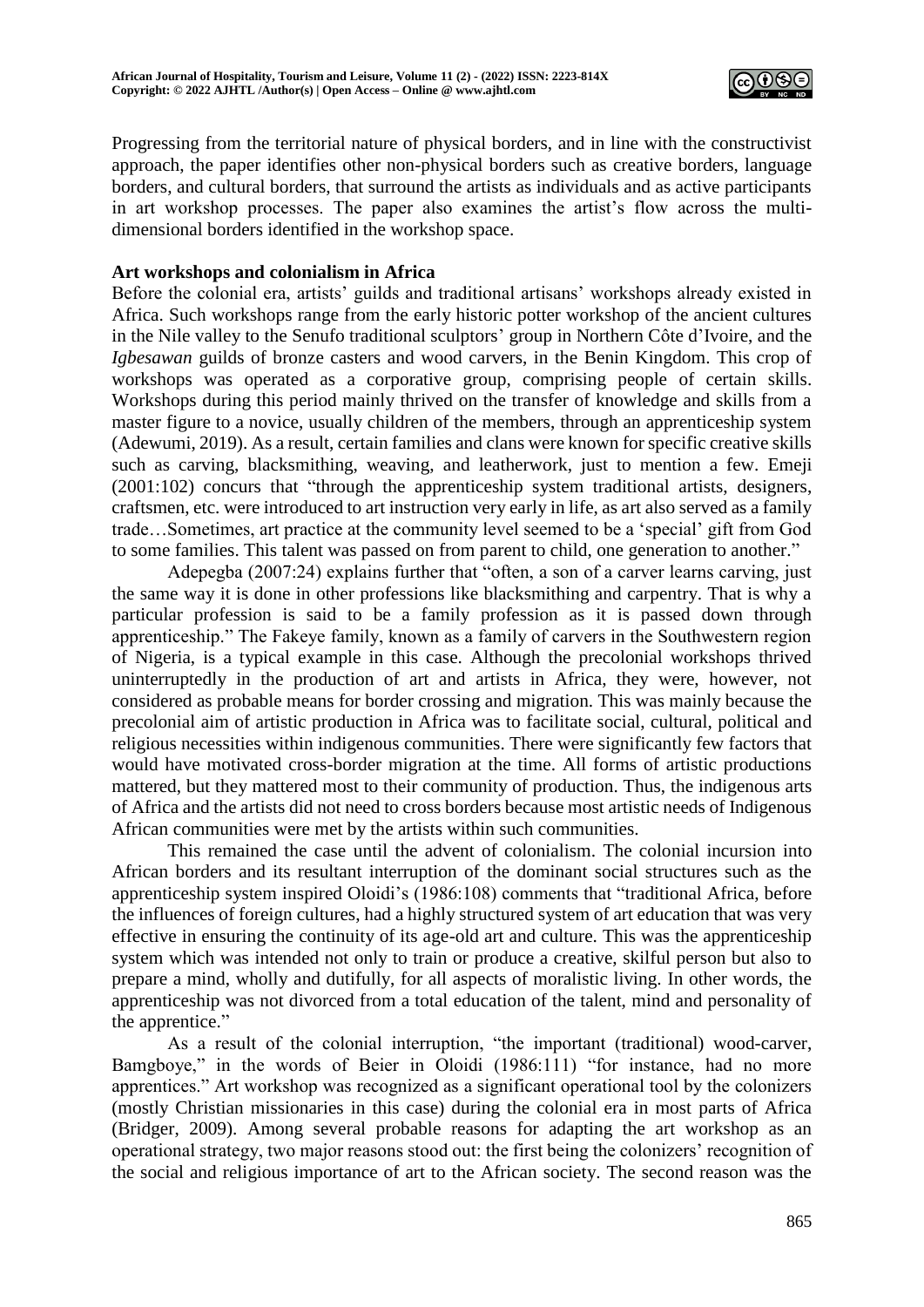

pre-existence of organized groups in form of artisans' guilds and workshops, which represented a social power structure, with the potential of impacting the colonial agenda positively or otherwise, depending on how it was handled.

Morton (2013) referred to these kinds of workshops as 'modern' because they interrupted and adapted what was already in existence in precolonial Africa. Morton (2013:39) further argues that "Africa's first modern art workshop began in the mid-1920s at Grace Dieu Mission near Pietersburg, South Africa." In Morton's account, Grace Dieu was not originally created as an art workshop centre. It was an Anglican mission school, founded in 1907, which later metamorphosed into a teacher training college. Interestingly, Oloidi (1986) offers an account of similar missionary activities, dotted by the establishment of mission schools in Nigeria which started from the 1840s to the 1900s. This was about the same period that the Grace Dieu mission school was established in South Africa. This exemplifies the initial colonial strategy for "inculturation", according to Constantini in Bridger (2015:108) which led to mental colonization in Africa.

In these schools, including Grace Dieu, the teaching of art was never the focus. "The popular subjects taught in these early schools", Oloidi (1986:110) laments, "were those sufficient to give…the ability to read and understand the Bible and carry out evangelical duties." Oloidi goes further to identify singing, scripture, prayers, reading, spelling, writing, ciphering, catechism, and arithmetic as examples of the teaching focus of the early colonial school programmes in Africa. However, a gradual progression towards a vibrant carving activity started in Grace Dieu Anglican mission school when S. P. Woodfield who was the principal from 1924 to 1939, hired a full-time carpentry instructor, Wilson Lokwe, to teach carpentry within the pre-existing handwork curriculum of the school. In 1925, Edward Paterson, who later became an exponential figure in the establishment of art workshop centres in other parts of Southern Africa, was a young teacher at Grace Dieu (Morton, 2013). Paterson in Morton (2013:40) recalls, "one day a pupil in the carpentry section brought me a stool he had made. On impulse, I said it could be much better, and drew for him a design on the top and showed him with a chisel how to go about carving it in depth. From that moment there was a riot in interest and soon it became the habit to carve in bas-relief furniture of all sorts— then church furniture and crosses, etc. By the end of the year, it was well-established—Sister Pauline CR, a nun taking over."

In the foregoing account, Edward Paterson recalls how he indirectly initiated the first colonial art workshop effort in South Africa. He later migrated to other parts of Southern Africa such as Zimbabwe, (then Southern Rhodesia) where he established the Cyrene workshop. In Zhou's (2017:68) opinion, "Cyrene was a workshop designed by Paterson to implement the ideals of the Arts and Crafts movement. His students created a distinctive painting and sculpting style that was profoundly decorative and short on perspective and anatomical realism." The Serima workshop, established by Father John Groeber in 1948, was another colonial-missionary construct in Zimbabwe, on the Southern region of colonial Africa. The impact of these colonial figures whom Morton (2013:39) refers to as the 'European Founders', was also recorded in the western part of colonial Africa. In 1947, Reverend Father P.M. Kelly of the African Mission Society established the Oye-Ekiti workshop.

Expressing his perspective on what led to the Oye-Ekiti workshop, Oloidi (2011) explains that the detrimental effects of colonialism and the Christian evangelistic activities on the wood carving tradition in Ekiti became evident to some Catholic priests in the late 1940s. "The church finally realized that not all the Ekiti, and therefore Yoruba wood images were idols, that many of these figures served only political, social and aesthetic functions" (Oloidi, 2011:12). As a result, in 1946, Father Patrick Kelly who was the Provincial Supervisor, came up with the idea of creating art workshops as informal art schools, where the Yoruba carvers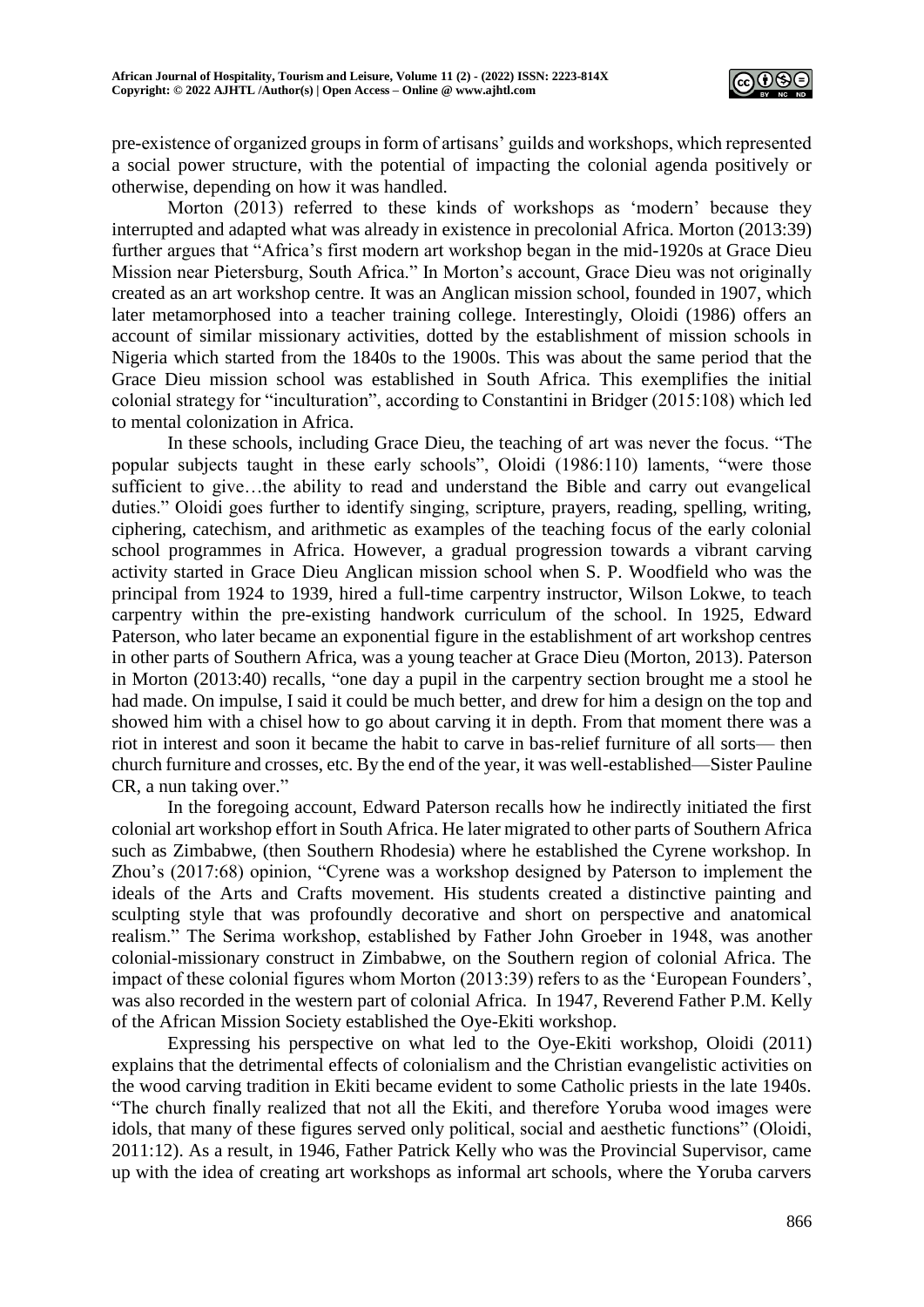

would be able to practise. This was in response to the Catholic church's resolve to adopt Yoruba carving tradition as part of its liturgy with the aim of "helping a person, through artistic expression, to figure out how to be both a Christian and an African at the same time" (Oloidi, 2011:12). Consequently, a cross-pollination between Christian Bible stories and the distinct wood carving style of the Yoruba in Ekiti began to emerge.

Several indigenes of Ekiti, men and women alike, were conscripted into the workshop as woodcarvers and weavers, among others, to help realise the evangelistic agenda of the Catholic Church through the production of Yoruba Christian art. Outstanding among the members of the workshop were three individuals whom Caroll had chosen specially for their experience and skill in carving. They became the leading and most documented among the members of the Oye-Ekiti experimental workshop. George Bandele, a renowned carver from Osi-Ilorin was one of the trio. The second was Lamidi Olonade Fakeye. He was a Muslim from a carving lineage. He had signed up for a three-year apprenticeship under Bandele at the Oye-Ekiti workshop. The last was Bandele's aged father, Areogun, who carved some wooden illustrations for the Christian mission; fusing the precolonial carving tradition of the Opin-Ekiti with the Eurocentric biblical tales as told by the missionaries (Bridger, 2009).

In relation to this, Adewumi (2021:35) avers that "just like the Serima workshop in Zimbabwe, the operational approach of the missionaries at the Oye-Ekiti workshop, entailed the telling of biblical tales and accounts to the carvers, such as Bandele (also written as Bamidele) and Lamidi Fakeye, and the latter's production of carvings, that were based on the biblical stories they had been furnished with, accordingly."

This constructivist border-crossing between the Yoruba wood carving tradition and the Eurocentric biblical narrations gave rise to the visual and conceptual hybridity of the two symbolic territories. Resultantly, "...the Virgin Mary was portrayed as a Yoruba woman in traditional *buba* and Wrapper. At times, she was given facial marks or carved, mounting baby Jesus on her back. One figure showed her pounding yam with well-plaited hair when Angel Gabriel appeared to her" (Oloidi, 2011:12).

Another significant workshop effort in colonial Nigeria was the Osogbo workshop. Although it was not a colonial-missionary initiative, it, however, had "European Founders" at the forefront of its operations – Ulli and Georgina Beier. However, the Osogbo workshop could not have been created independent of the theatrical exploits of Duro Ladipo. In the opinion of Pemberton III (2002:117) "many found a context in which to affirm tradition in a nontraditional way" in Duro's theatre.

The vision and commitment of Ulli Beier, as well as Duro Ladipo's activities in the region, led to the creation and recognition of the Osogbo art workshop. Ulli Beier was an Austrian who crossed the European borders into Africa in the 1950s, to join the Faculty of Education at the University College, Ibadan (Now University of Ibadan). Fascinated by the cultural diversity and the creative sensibilities of young people in colonial Yorubaland, Beier founded the Mbari Writers Club in Ibadan in 1961. Another branch of the Writers Club was planted in Osogbo in 1962. The Mbari writers club also attracted people whose major interest was in visual arts. Thus, the creative activities of Duro's theatre and Beier's club in Osogbo, gave the two a shared stake in the advancement of the Osogbo informally trained artists (Okeke-agulu, 2013; Pemberton III, 2002).

More so, Okeke-agulu's (2013:156) submission on the establishment of the Osogbo workshop is that the Osogbo club and by extension the Osogbo workshop, "grew out of two converging circumstances, Duro Ladipo's need to establish an independent theatrical space for his increasingly successful plays and choral productions; and Beier's decision, at the completion of the 1961 inaugural Ibadan workshop, to initiate a similar program for young artists unencumbered by what he thought were strictures of formal art training." In 1963, Ulli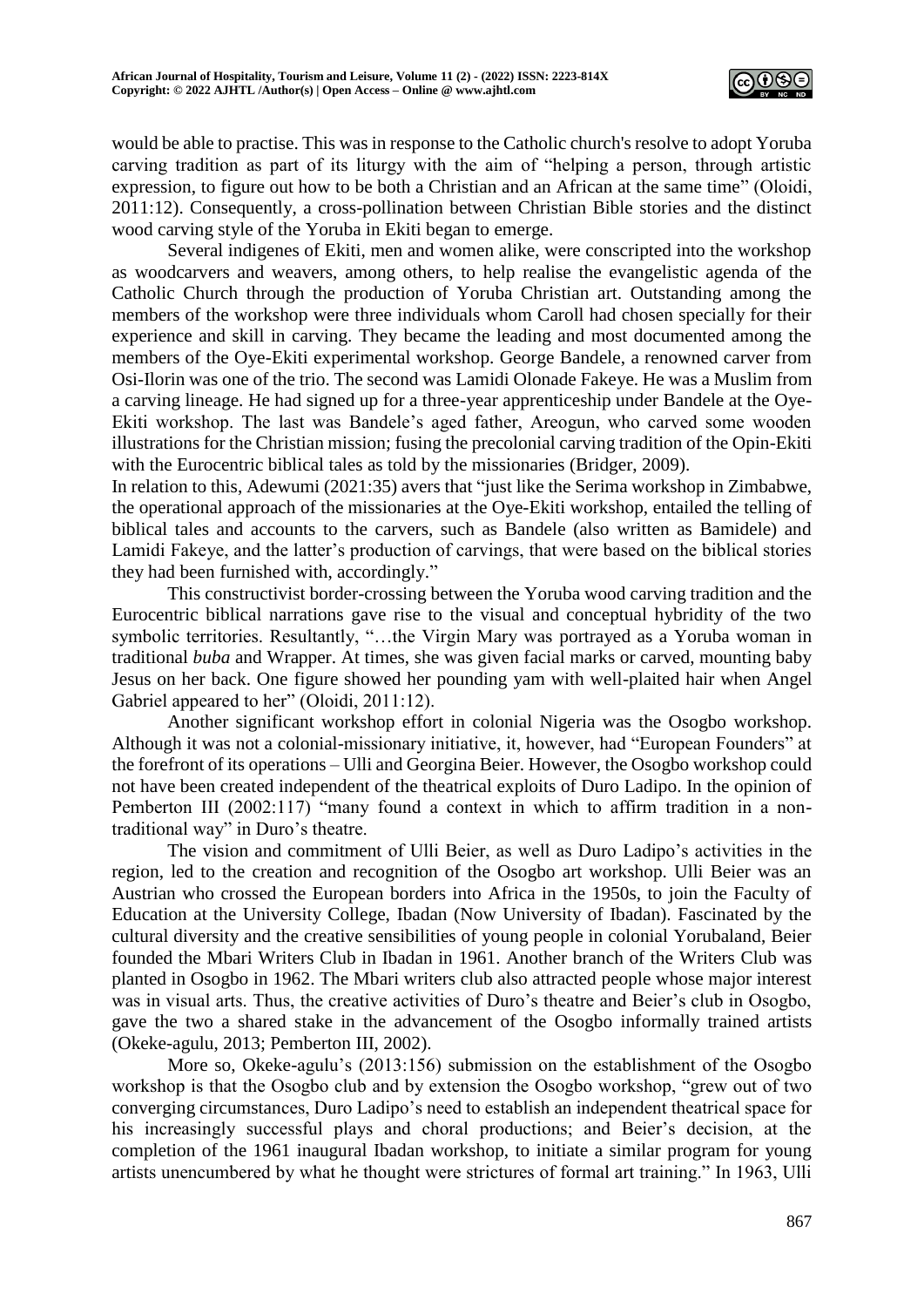

and his wife Georgina, in collaboration with Jacob Lawrence and Denis Williams co-organized a series of experimental workshops in Osogbo. "It was the impact of these workshops and the subsequent close working relationship between Georgina Beier and aspiring painters that created the phenomenon known as the Oshogbo Artists" (Pemberton III, 2002:118).

At this point, it is important to note that although the underlying motivations and intentions of these missionaries and European founders' activities in Africa have been met with diverse criticisms by scholars such as Kirumira and Kasfir (2013); Okeke-agulu (2013); and Oloidi (2011), their workshop activities also facilitated the emergence and recognition of the artistic productions of workshop participants across borders.

As the indigenous African artists crossed borders, their art also did. This validates the constructivist view of borders as a variety of fluid social agents and human activities within and across borders. The likes of Lamidi Fakeye, Twin Seven Seven, the Shona Sculptors of Zimbabwe, and Samuel Songo of the Cyrene workshop, have all toured several countries around the world and attained some level of recognition for their artistic dexterities as a result of their affiliations with these workshops and by implication, their founders. Referring specifically to the Cyrene case, Adewumi (2021:35) opines that "workshop was a springboard into the artistic world, as most of the students who passed through the workshop centre, such as Samuel Songo later built on their creative foundation from Cyrene and became the exponents of modern art in Zimbabwe."

Apart from the physical borders that they crossed through colonial workshops, artists also crossed the limitations that their time and space placed on their creativity and imagination, into a world of different artistic possibilities and liberation. This takes a cue from the constructivist understanding of borders and cross-border movements as Novak (2017) explains. The workshop gave the artists a voice and a chance (fair or not) to compete with other artists around the world. In fact, Rufus Ogundele was likened to Picasso at some point, a comparison he found derogatory because according to the Osogbo artist, "I never saw Picasso's work when we started with Georgina, and I was told it was he who was influenced by African art. Then what sense is there in saying that I, an African, produce work which resembles the man who has copied African art? That's nonsense: Rufus is Rufus" (Pemberton III, 2002:118-119). Nonetheless, Rufus' participation in the workshops, like several other artists, created an opportunity for creative tourism, crossing international borders and exposing his art and himself as a creative producer, to a wider context.

The activities of the European founders in Africa and outside Africa at the time offered the artists' works a chance to cross borders and extend the reach and recognition of the artists. For instance, Zhou (2017:71) holds that "one of Songo's sculpture, The Prodigal Son, earned Songo the Silver Trophy for the best work of art at the first African Eisteddfod and the Cup for Sculpture." Zhou also adds that *Time Magazine* also featured an article on the power of Samuel Songo's sculpture. Twin Seven Seven's works were widely accepted as well. Twin, who had hardly imagined his works being sold, started selling after an exhibition of the Osogbo artists' paintings organized by Ulli Beier at the Goethe Institute in 1966 (Pemberton III, 2002:122). Still on Twin's works and the borders they crossed, Pemberton III (2002:122) further states that, "he had three exhibitions at the Goethe Institute in Lagos, and the Wolfords arranged for his paintings to be shown throughout the United States: at the Corcoran Gallery, the Radwick A Gallery, the Pittsburg Museum of Natural History, the Otis Art Center Los Angeles, and the Studio Museum in Harlem. In time, his work would travel to England, Canada, Germany, Holland, Japan, and Spain, and he would be invited to attend openings and give lectures."

These artists' oscillatory flow across physical and constructivist borders was a necessity in the formation of their creative paths and identities, both individual and collective. The colonial workshops did not only facilitate different dimensions of border-crossing, but also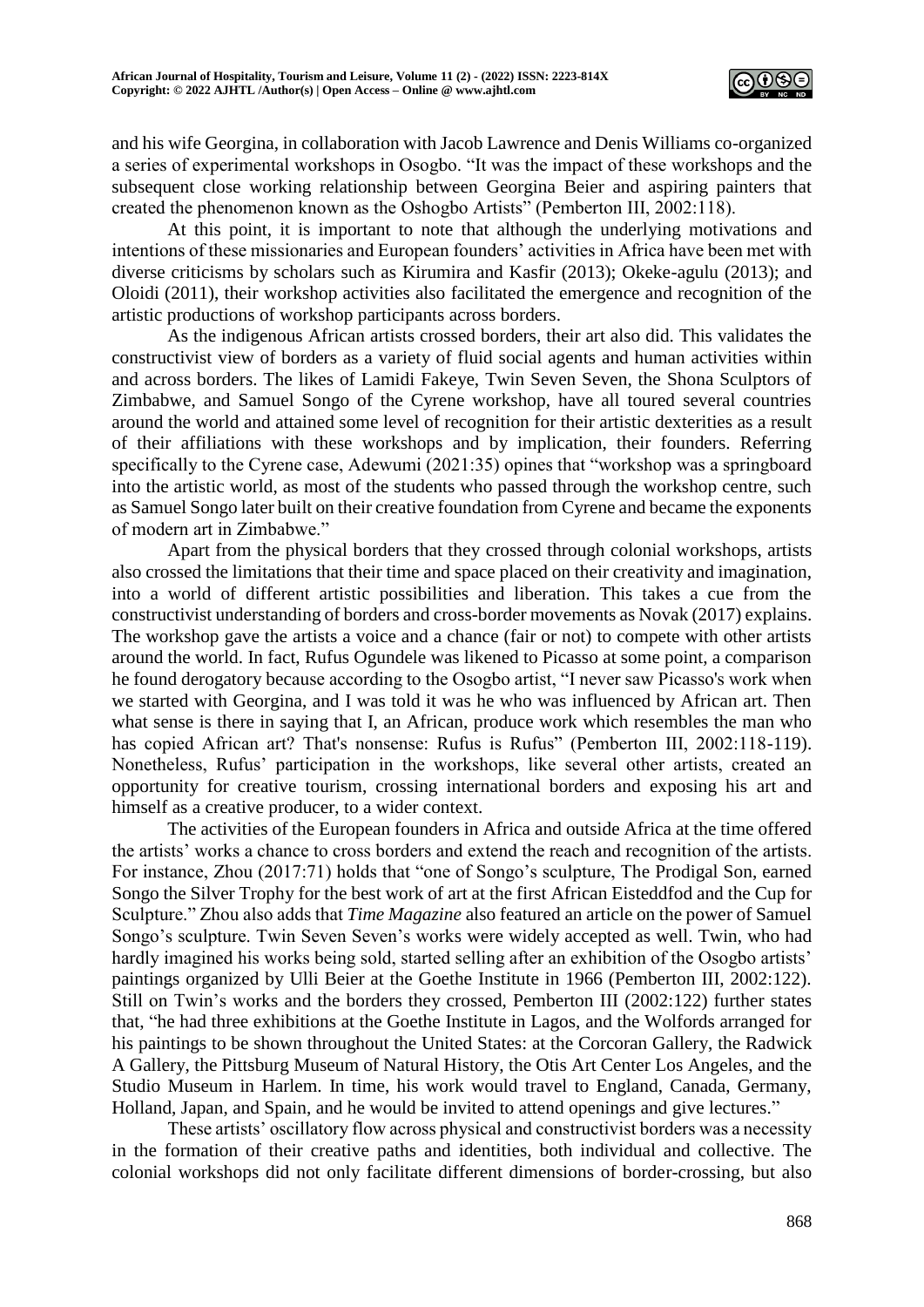

fostered cross-cultural interactions in the amalgamation of different cultural nuances in their operations and creative output, such as the Oye-Ekiti carved images. Ultimately, the workshop initiatives in colonial Africa contributed to African art and artists' tourism around the world, influencing and being influenced by other artists from different parts of the world.

## **The triangle network**

There are two main figures in the creation of the Triangle Network of workshops namely Robert Loder, an English art collector and Sir Anthony Caro, an English sculptor. Sometime in 1982, these two had dinner together in New York (Savage, 2014). It was during this meeting that the idea of creating an artists' community was birthed. Quoting Loder, Savage (2014:8) writes "Tony was concerned about something very specific, which was that artists, when they left art school, were deprived of stimulus and connections. He had this idea that by bringing twenty-five artists together in one place for two weeks, you could replace that sense of community." The workshop experience would be a space for artists to push and perhaps break out of their creative boundaries, outside the comfort of the studios and daily routines in a twoweek encounter.

After thinking back and forth over the idea, it was decided that the borders of the U.S., U.K. and Canada would form the 'triangle'. "The Triangle Arts Trust, of which I became Chairman in the UK," Loder (2014:12), clarifies, "was established to coordinate the workshops and raise funds to develop what became known as the Triangle Network." In that same year, twenty-five artists were invited across these three borders for the first workshop which was held in New York. As a result of the creative engagements and the opportunity for bordercrossing provided by the workshop, the number of participants soon grew beyond twenty-five; then the triangle borders soon got expanded. The expansion of the borders soon created a huge network of workshops across Africa.

This network culminated in a structurally constructivist trend in the way artists came together to interact and exchange ideas. As artists participated in the workshops, they felt an urge to create a similar platform of engagement in their own countries. The urge to recreate the experience (the migration of experience), which was supported by the Triangle Art Trust's agenda to expand the reach of the workshops, led to the creation of different versions of the workshop across Africa. The first version of the Triangle workshop to be held in Africa was the Thupelo workshop in South Africa. It was organized in 1985 by South Africans, David Koloane and Bill Ainslie, who were, in the words of Loder (1995:26), "the first participating artists from outside the 'triangle' of USA, Canada, and the UK". Loder (1995:26) explains casually that "they came over in 1984, and in 1985 the first Thupelo Workshop took place in Johannesburg." In other words, their creative tourism from South Africa to New York in 1984 which was a facilitated participation and 'indoctrination' by the triangle workshop, gave birth to Thupelo, the first African offspring of the Triangle Art Trust. Soon, Pachipamwe was created in Zimbabwe in 1988 by Tapfuma Gusta.

This replicative trend continued and ultimately led to the spread of the Triangle workshops across Africa. Veryan Edwards and Steve Mogotsi from Botswana, who had attended the second Pachipawe in 1989, for instance, returned to Gaberone and started the Thapong workshop in 1989. Similarly, Tonie Okpe from Nigeria attended the 1993 Shave workshop in the U.K. His friend and colleague, Jacob Jat Jari also attended the 1997 version of the same workshop. In 1999, they both came together and started the Aftershave workshop, with the support of Jerry Buhari and Adele Garkida (Adewumi, 2021; Loder, 1995).

Kirumira and Kasfir (2013:118) attest to the huge influence of the Triangle workshops in Africa in their expression that in the years that followed the creation of the Triangle workshop and then the Thupelo in South Africa, "more than eight hundred artists have taken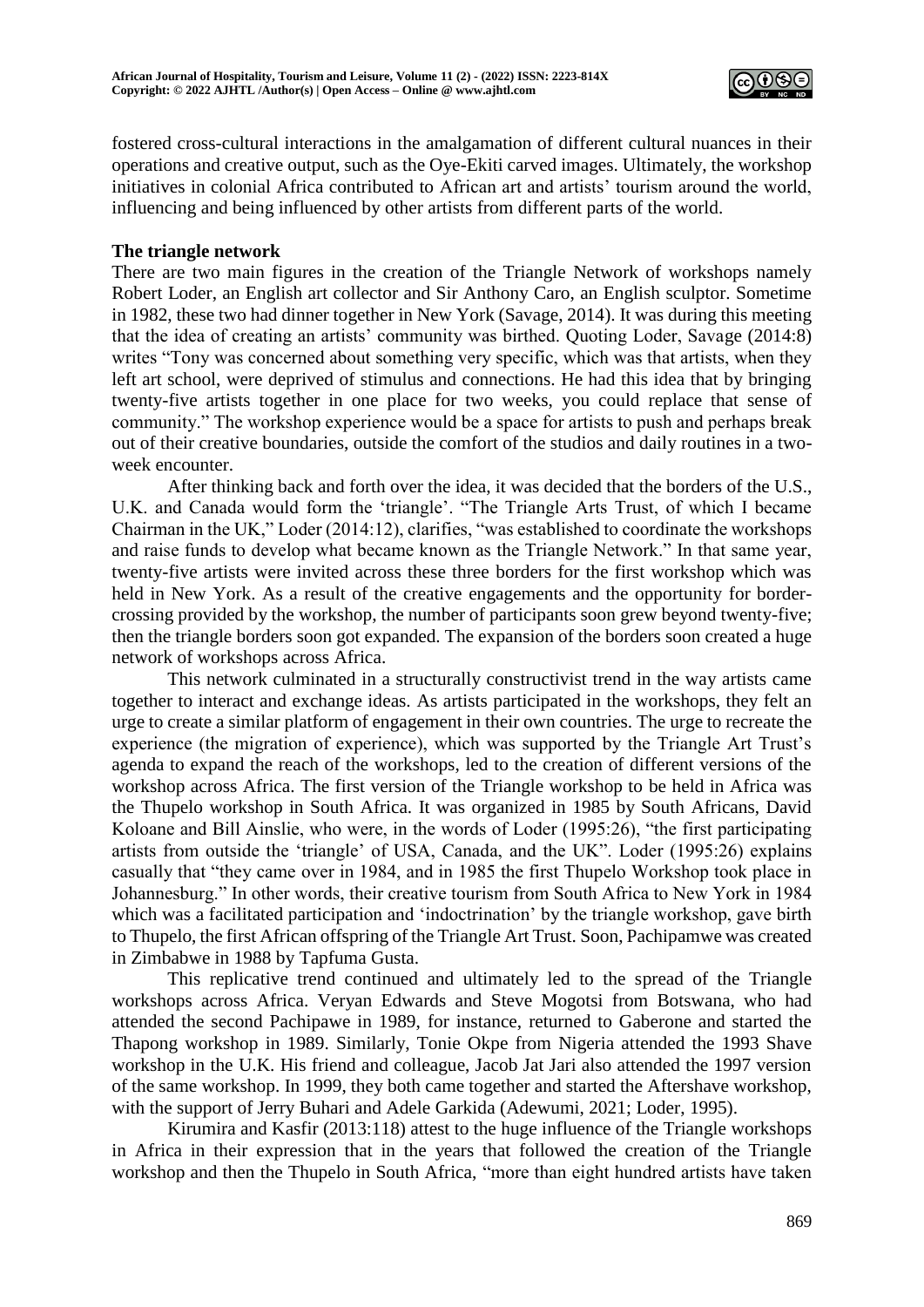

part in Triangle-sponsored workshops in fourteen African countries, making them by far the most widespread and heavily attended workshops for contemporary artists…" This evidently testifies to the contribution of workshop initiatives such as the Triangle Network to facilitate the process of legal border crossing and creative tourism for artists from Africa. This is not to say that African artists were not allowed across borders prior to this. However, the stringent cross-border policies and restrictions of some sovereign territories around the world pose a major challenge to the ease of mobility across borders. The implication of this is that underprivileged African artists, who do not have the means to meet the tough immigration requirements installed by their countries of destination, would most likely be denied the opportunity to cross such borders. In such situations, an invitation and in some cases, a travel grant from an organization such as the Triangle Art Trust would definitely ease the immigration process for African artists.

Through Robert Loder and Sir Anthony Caro's workshop initiative, a broad network of workshops were created across borders; facilitating the flow of artists into and across different physical and cultural territories in Africa and beyond. Despite their sceptical perspective to the intentions of Robert Loder in creating the Triangle Network, Kirumira and Kasfir (2013:118) still acknowledge that "the Triangle workshops have encouraged the globalization of artists through working groups, virtual and physical mobility in new physical environments, improving artistic skills, and engaging broader causes through discussions. Without the ability to access networks, most artists live in ignorance of global cultures or have a superficial outlook on how other artists experience and express issues within their local contexts.

In addition to the physical borders that the participating artists crossed, the Triangle idea also crossed borders and influenced all creative territories it reached in line with the constructivist fluidity of borders. Racial and cultural borders were also crossed during the various workshops, through the multi-racial participation opportunities and the cross-cultural interactions among the participants. New understandings of different cultural and creative contexts were formed, creating a space for contextual integration and appreciation.

## **The** *Grenzganger* **(border crossing) initiative**

Before the fall of the iron curtain, crossing the borders between the Soviet Union and other socialist states was almost an impossible task. However, the fall of the iron curtain, which had separated the Soviet Union from Western Europe from the end of World War II in 1945 to the end of the Cold War in 1991, changed the border-crossing situation. Sendhardt (2013:22) notes that "From the 1990s onward, the character of the Polish-Ukrainian border changed dramatically, "from a border of alienation to an 'open' border"." Resultantly, a border that had served as a structural and symbolic restraint against flows across borders, had now become "a zone of contact enabling new forms of political, economic and cultural cooperation across the border" (Sendhardt's, 2013:22).

It was during this period that the *Grenzganger* initiative was birthed to facilitate artistic flows across these post-war borders. *Grenzganger* was a ten-year international sculpture project, initiated by Aldemar Schiffkorn (1945-2010). It was held every year between 1991 and 2000. The ten-year *Grenzganger* sculpture project was created to provide a platform for border crossing and cross-border interactions for artists in Germany, Austria, and Czech Republic. Okpe (2000:149) states that "the project... thus became a symbol of unity, interrelationships, neighbourliness, integration, and points where artists from all over the world, were invited to live and create art together." Referring to his pivotal role in the conception of the *Grenzganger* sculpture project, Schiffkorn (1999:89) explains that "at that time, I founded the Office for International Cultural Relations in the Province of Upper Austria. Immediately after the revolution, we laid the foundation stone for today's cordial cultural relations with our northern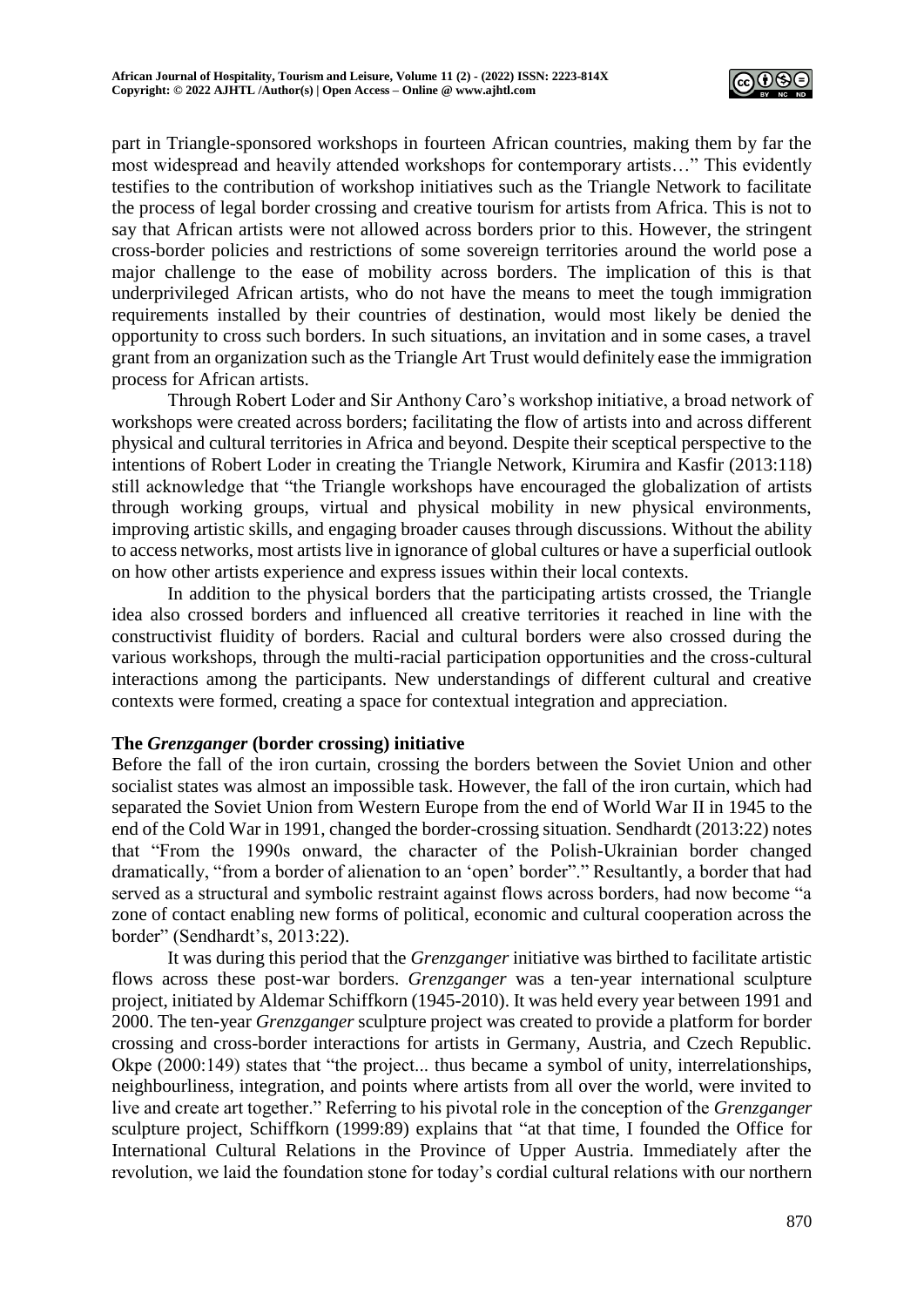

neighbour with the *Grenzganger* exhibition in October 1990 in Prague... The symposium was characterized by the demolition of the iron curtain that had taken place shortly before and the feeling of the newly won freedom. The hermetically closed borders in the north and in the east had also limited the artistic encounter. A whole generation of artists hardly had the opportunity to exchange ideas across borders...The first sculpture symposium strengthened the participants' feeling of having found lost or forgotten friends.

The crises in the region at the time had made intra-regional creative integration impossible for European artists within the region. It also posed a major discouragement for international creative tourism for artists outside the region including Africa. The first *Grenzganger* sculpture symposium, according to Schiffkorn (1999), was organized by Anna Kocourkova, Tomas Kus and Jana Zemanova, alongside the significant efforts of Czech artist Eva Roucka in 1991 in Lenora, Czech Republic. Under the sponsorship of the Office for International Cultural Relations in the Province of Upper Austria, which was founded by Schiffkorn, the symposium was organized in commemoration of the opening of the iron curtain and the new freedom it represented. It was during this symposium that Schiffkorn, in a "postrevolutionary spirit of embarkment, proposed that the sculptors' symposium should be held alternately in Bohemia and in Upper Austria, to give it a broader base. It should thus, become rooted in the Bohemian woods, a European cultural scene, rich in tradition." As such, sculptors were invited across borders for two weeks, every year, to encounter one another and freely create expressive sculptures in wood.

It is in relation to the foregoing that Okpe (2000:150), avers that "the symposium preached freedom of expression within the limits of materials and equipment provided." The workshops are often located in culturally and materially vibrant regions, to facilitate creative inspiration as well as contextual exploration and appreciation. Ultimately, most workshops both in Europe and in Africa, seek to create an experience of cross-cultural integration and appreciation while art is being created or discussed.

The *Grenzganger* participation soon spread beyond the initially designated European borders into Africa. Consequently, contemporary African artists such as Tonie Okpe had the opportunity to cross the European borders severally, to participate in the *Grenzganger* initiative. Okpe's invitation to participate in the *Grenzganger* project succinctly exemplifies the power of networking on such creative platforms. As Okpe explains, he met Aldemar Schiffkorn during his participation in the 1995 edition of the International Steel Sculptor's Symposium in Riediersbach. During this meeting, Schiffkorn, who was the initiator of the *Grenzganger* sculpture project, revealed that he had had an African from Senegal participate in the *Grenzganger* project, and he wanted to expand the African participation. Thus, it was this encounter that led to Okpe being invited to participate in four editions of the *Grenzganger* sculpture project in 1996, 1997, 1999 and 2000, respectively (Personal Communication, 2019).

To sum up, the *Grenzganger* initiative created a legal platform for artists' mobility across borders. It also became a space for the integration and appreciation of different creative and cultural contexts. The inclusion of African artists within its operational scope created a space for multi-racial conversations, which, from a constructivist point of view, enabled dialogues across creative and cultural lines. It also helped the participants form intercontinental networks which significantly impacted their careers as full-time artists and art educators. The artworks created during these creative engagements also have the propensities to increase tourists' attractions to the region.

## **Conclusion**

To sum up, Nail's (2016) flow concept has aided the objective of this paper to locate artistic migrations and tourism across borders between Africa, Europe, and other territories around the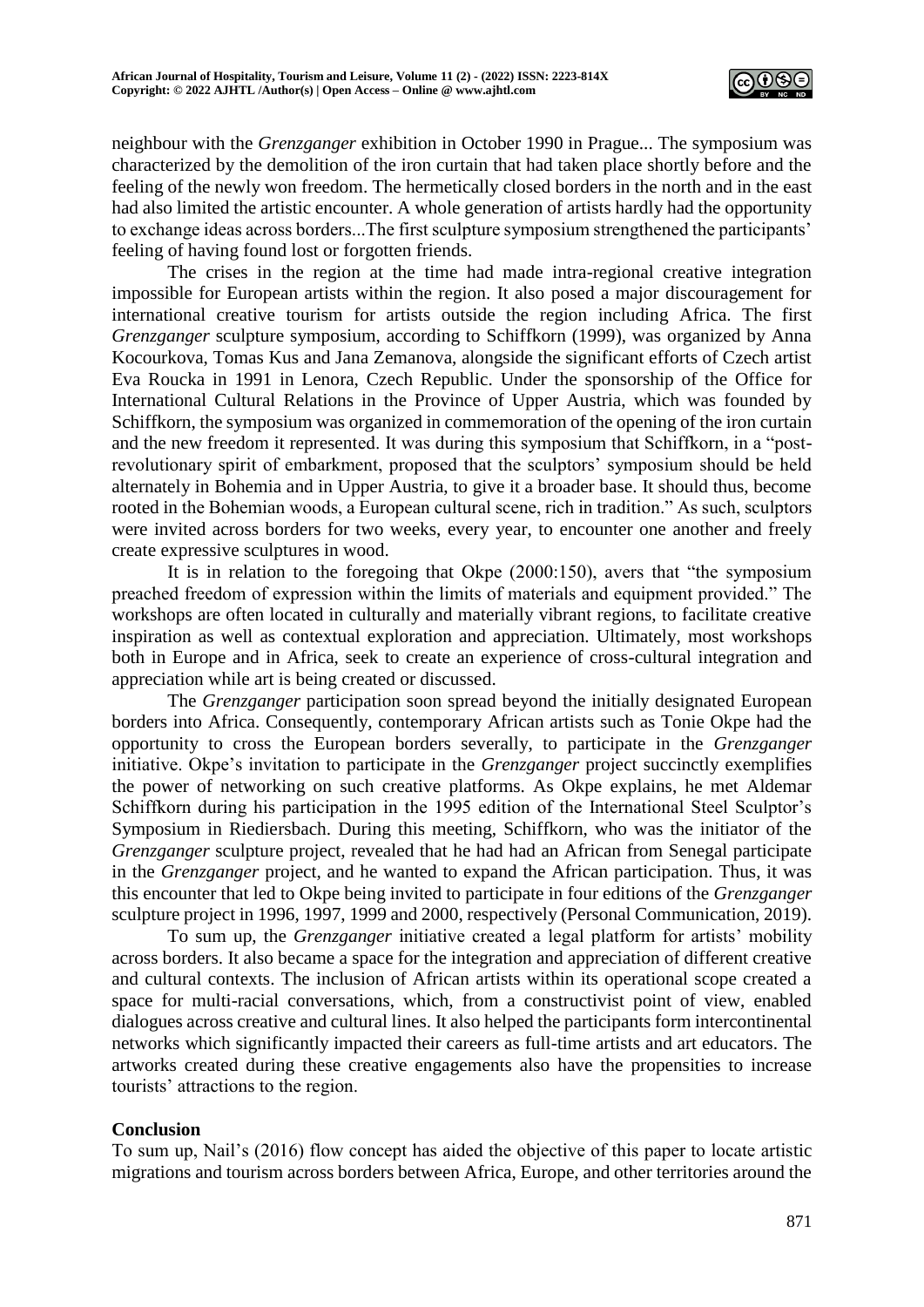

world. Similarly, the constructivist approach has shed light on the multi-dimensional implications of the artists' border crossings in and outside Africa. As the artists cross borders, their creative skills and cultural histories also relocate and intermingle with cultures and histories of other artists and artistic productions across the world. This way, the art and artists serve as vehicles for the transference and cross-fertilisation of experiences, histories, creativities, ideas, and skills across borders. Viewed conversely, as observed in the case of the *Grenzganger* sculpture project, art and artistic initiatives also serve as vehicles that facilitate the physical migration of artists from one country to another. Thus, art and creative initiatives such as art workshops serve as platforms for artists' international mobility and tourism.

Having established the propensity of art workshops to facilitate migration and tourism in this paper, it is, therefore, important to encourage stakeholders in the creative and tourism industries in Africa to explore the possibilities of funding more art workshop activities, as a strategy to boost intra-African tourism. The exposure of the cultural uniqueness of African communities to a wider audience is one of the potential benefits of such investment to the tourism sector. The public art pieces created during these workshops would also attract visitors and community members, thereby creating a safer environment for business activities. The works of the artists who participate in the workshops would reach a wider audience, thus positively impacting their individual creative careers.

The anthropological dimension to art workshops offers artists the opportunity to encounter and experience other peoples' cultures, philosophies, histories, arts, natural resources, etc. thereby bridging multifaceted gaps. Understanding different cultures brings about an appreciation of the specificities of those cultures. In the opinion of Fitzsimmons et al. (2019), a broad and intimate understanding and appreciation of diverse cultural systems leads to innovation. As ideas are transferred and incubated, the worlds of the artists broaden and so are their horizons of creativity. This points specifically to the display of creative innovations during these workshops as seen in Ulli Beier's initiative in Osogbo. Some of the sculpture symposia were organized to create public sculpture gardens in different territories. A good example of this is the biennial sculpture symposium of the municipality of Comblain au Pont in Belgium, where the stone sculptures produced during the engagements were installed in an open-air sculpture museum. Thus, as recorded by Comblain au Pont (2022), between 1995 and 2006, a total of sixty (60) sculptures have been produced in the workshops and installed in the Open-air Sculpture Museum. Resultantly, this Open-air Sculpture Museum has attracted and keeps attracting several visitors to Comblain, boosting the tourism economy of the municipality in the process. This way, the workshops serve as agencies for boosting tourism and internationalising artistic works. As a consequence of these workshops/symposia, works of different artists continue to travel around the world, even when the artists are no more.

Art workshops also facilitate a temporary separation between artists and their daily struggles for survival. They provide outlets for artists to blow off steam, refresh their creative minds and temporarily migrate from their families, familiar territories, and psychological borders, into unfamiliar contexts, to incubate ideas and explore alternative sources for creative innovations, and push their creative boundaries. Through art workshops, professional networks and relationships are fostered. Oftentimes, such networks translate into research collaborations and career development. Unfortunately, initiatives such as art workshops, which rely mainly on the physical interrelation and cross-pollination of ideas among participants, have suffered a serious setback in recent years.

As a result of the Covid-19 global pandemic, which has virtually put an end to physical interactions, all forms of cross-border interactions have been put on hold. Some art workshop organizers have been forced to curate virtual versions of physical creative interactions. As laudable as these efforts toward exploring alternatives are, they simply cannot replace the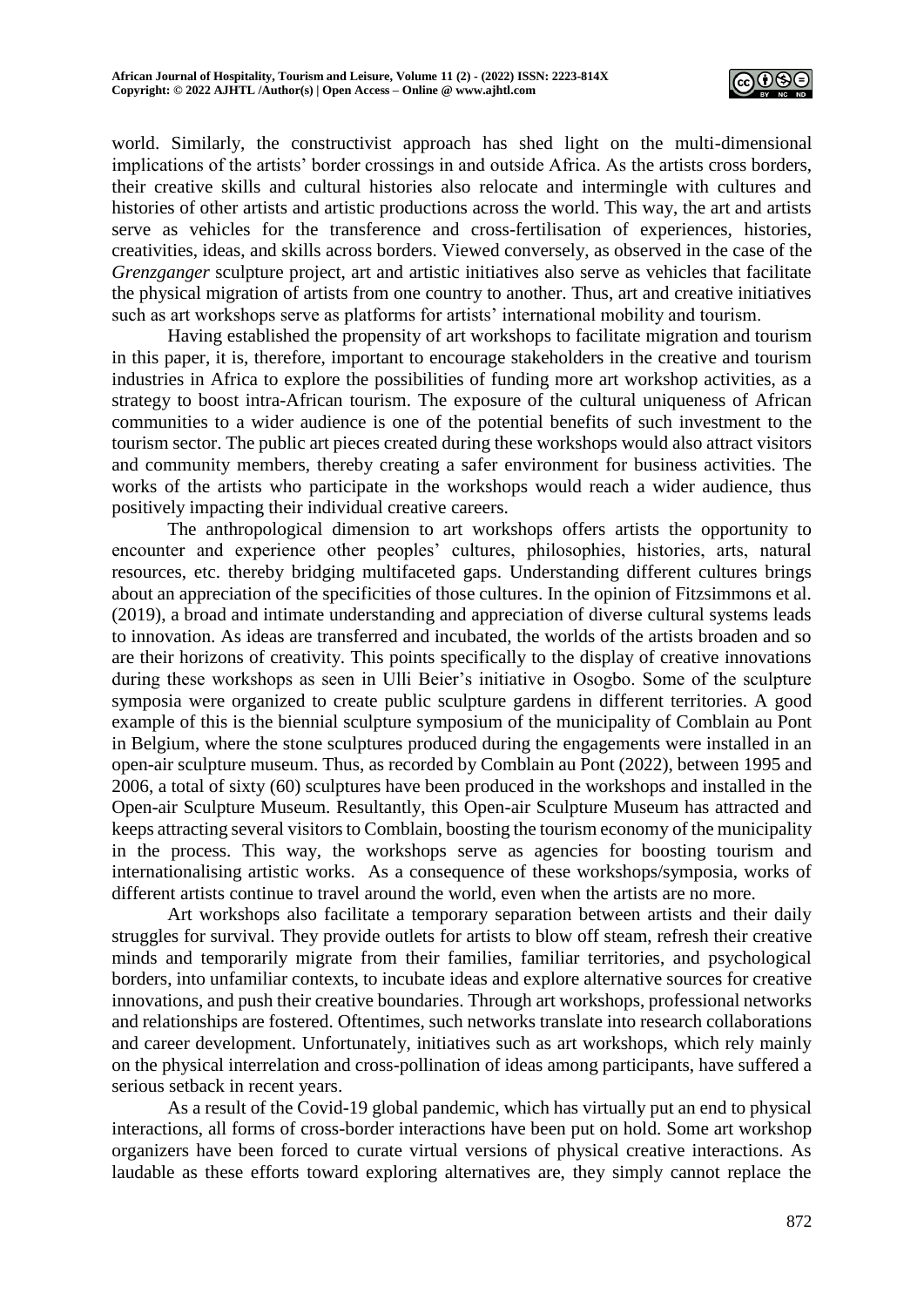

physicality of engagement that the art workshop offers. This is because the anthropological approach to art workshops exposes artists to different and accidental opportunities. Given the gains of the physical art workshop which has the potential to contribute immensely to the rejuvenation of the tourism industry, this paper recommends that the physical model of artistic engagement should not be totally abandoned for the virtual options. This is considered important as both art workshops and tourism thrive on physical interactions and cross-border mobility.

## **References**

- Adepegba, K. (2007). *Contemporary Yoruba Wood Carving.* Lagos. Aramanda Creations Publication Unit, Nigeria.
- Adewumi, K. C. (2019). From Apprenticeship to Freedom: An Analysis of Art Workshop Trends in Africa. *African Journal of Inter/Multidisciplinary Studies*, 1(1), 97-108.
- Adewumi, K. C. (2021). *A Contextual Interrogation of Tonie Okpe's Workshop Sculptures. Zaria.* Unpublished Doctoral Thesis, Ahmadu Bello University, Nigeria.
- Becker, J. (2021). Speaking to the Wall: Reconceptualizing the US–Mexico Border "Wall" from the Perspective of a Realist and Constructivist Theoretical Framework in International Relations. *Journal of Borderlands Studies,* 36(1), 17-29.
- Bridger, N. J. (2009). Oye-Ekiti Workshop Creating African Christian Art in Nigeria. *Material Religion*, 5(1), 108-110.
- Comblain au Pont. (2022). *The Open-air Museum of Sculpture*. Available at [http://www.comblainaupont.be/tourisme/a-decouvrir/le-musee-en-plein-air-de](http://www.comblainaupont.be/tourisme/a-decouvrir/le-musee-en-plein-air-de-sculptures-monumentales)[sculptures-monumentales.](http://www.comblainaupont.be/tourisme/a-decouvrir/le-musee-en-plein-air-de-sculptures-monumentales) [Retrieved June 01, 2022]
- Elebute, A. & Shagaya, O.M. (2016). Impact of Vocational and Technical Education on Livelihood Sustenance and Economic Development in Nigeria: The Art Workshop Experience. *International Journal of Vocational and Technical Education Research*, *2*(2), 15-35.
- Emeji, M. J. (2001). In Search of Community Arts Policy and Animation in Africa: Agenda for Grassroots Arts and Resource Development*.* In C. K. Ikwuemesi, and A. Adewunmi (Eds.), *A Discursive Bazar: Writing on African Art, Culture and Literature* (pp. 102- 103)*.* Enugu, Nigeria: The Pan-African Circle of Artists.
- Fitzsimmons, S., Vora, D., Martin, L., Raheem, S., Pekerti, A. & Lakshman, C. (2019). Managing Yourself: What makes you Multicultural? *Harvard Business Review.*  Available at <https://hbr.org/2019/12/what-makes-you-multicultural> [Retrieved] February 21, 2022].
- Forster, T. & Kasfir, L. S. (2013). *African Art and Agency in the Workshop*. Bloomington. Indiana University Press, USA.
- Gavia, P. (2022). The Violent Path of Francis Ngannou | UFC Fighter Documentary*.* Available at<https://www.youtube.com/watch?v=0JPqV9ees6I> [Retrieved February 20, 2022].
- Hassan, S. (1995). The Modernist Experience in African Art: Visual Expressions of the Self and Cross-Cultural Aesthetics. *Nka: Journal of Contemporary African Art 2*, 30-74.
- Hofmann, M., Jolivel, A., Huss, D. & Ambiaux, C. (2020). International Migration: Drivers, Factors and Megatrends. Available at [https://www.icmpd.org/file/download/51472/file/Policy%2520Paper%2520%2520Ge](https://www.icmpd.org/file/download/51472/file/Policy%2520Paper%2520%2520Geopolitical%2520Outlook%2520on%2520International%2520Migration.pdf) [opolitical%2520Outlook%2520on%2520International%2520Migration.pdf](https://www.icmpd.org/file/download/51472/file/Policy%2520Paper%2520%2520Geopolitical%2520Outlook%2520on%2520International%2520Migration.pdf) [Retrieved June 01, 2022].
- Ijisakin, E. T. (2019). Printmaking in Nigeria: its Evolution and Developmental History. *Academic Journal of Interdisciplinary Studies*, 8(2), 247.